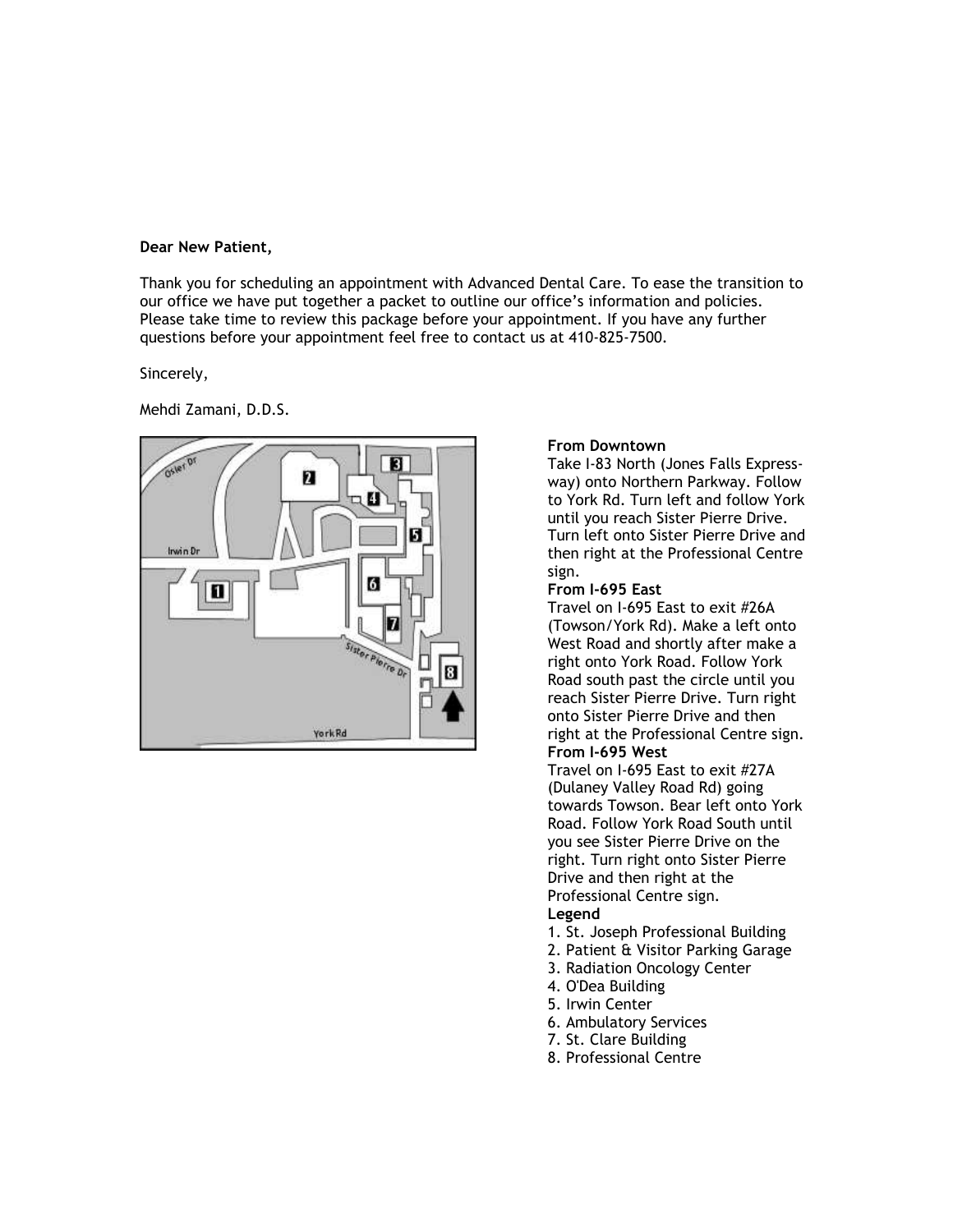# Advanced Dental Care Office Policies

# **Office Conduct**

To respect other patients and office staff we ask that all patients act in an orderly manner when in our office. Please refrain from the use of profanity. We also ask that you not eat of drink in the office to keep the waiting room and operatories clean.

## **Appointment Cancellations**

Appointments must be rescheduled or cancelled at least 24 hours prior to treatment. Any cancellations after this time may be subject to a \$50 fee. Advanced Dental Care reserves the right to reschedule your appointment if you arrive 15 minutes or more late for your scheduled time.

### **Personal Information Changes**

Please notify the secretary of any changes to address, phone number, insurance carrier, etc before being seen for treatment.

### **Insurance Coverage**

To minimize your wait before you are seen please inform the secretary of any insurance coverage before you are seen. We accept a variety of PPO insurance plans. If you have any question of whether we accept your plan or not please ask before arriving at the office. To ensure the correct insurance billing, we would ask that for your first visit you bring your insurance card or a statement of proof of insurance that includes your name, carrier, ID number, insurance phone number and address. After we have obtained a copy you do not need to show your card again unless your coverage or carrier changes. If this is to occur please inform our office before you are seen to prevent any billing mistakes.

# **Non-participating Insurance Holders and Self-Pay Patients**

For those patients whose insurance plan we do not accept or who do not have insurance, payment is due at time of treatment unless otherwise agreed upon. For longer treatment plans, such as ongoing orthodontics, our office will be happy to set a payment plan for you. You will be asked to make a down payment of 25% of the total treatment plan on the first visit that treatment is started. The remaining balance must be paid in full before treatment is completed. This service is only provided for those patients who have been seen in our office and evaluated for treatment.

### **Payment Policies**

In accordance with the terms of your insurance plan, any co-payments are due at the start of each visit. Our office reserves the right to reschedule your appointment if you are behind on payment. Advanced Dental Care accepts Visa, Mastercard, Discover, American Express, personal checks (ID must be provided) or cash payments.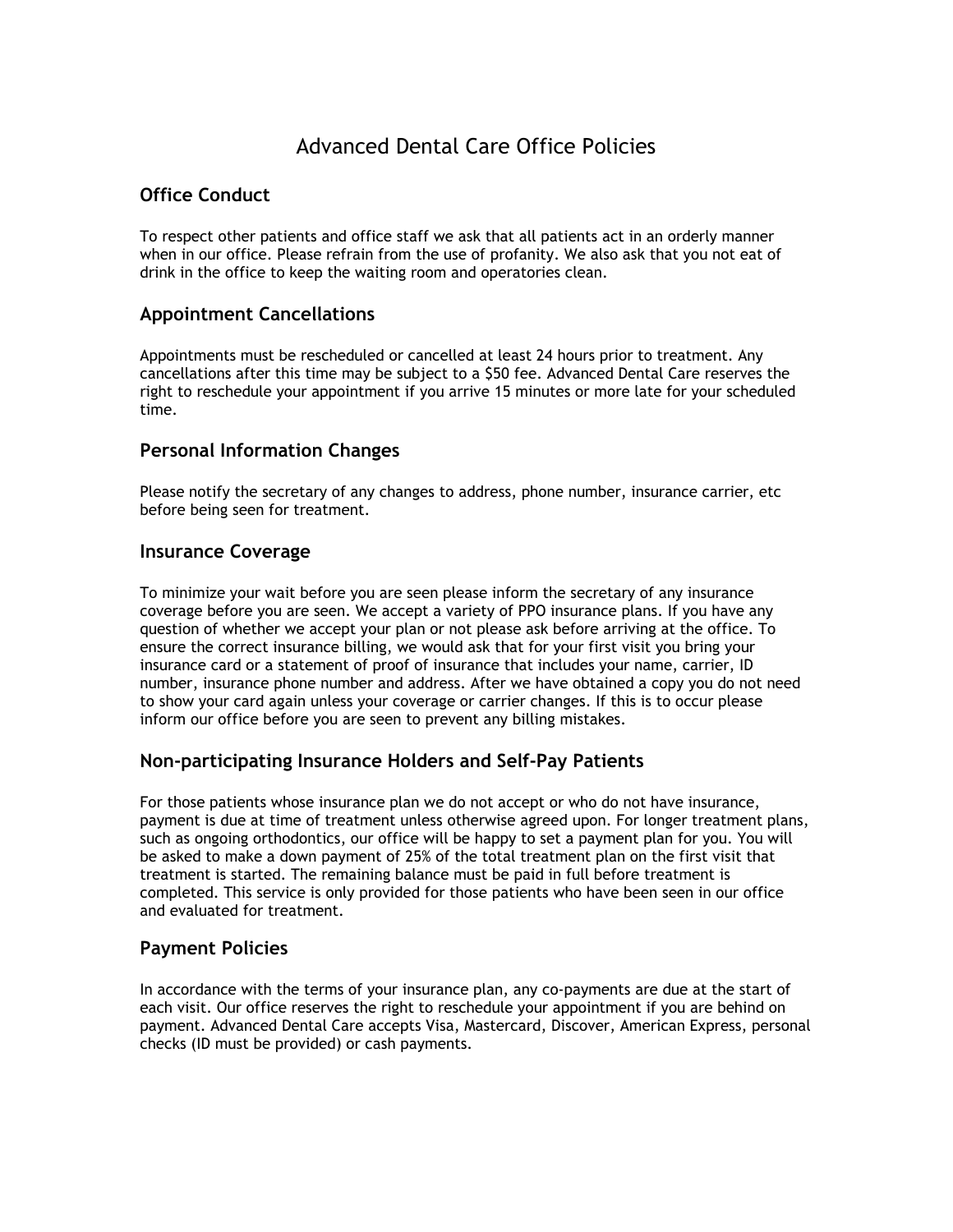# **Advanced Dental Care Notice of Privacy Practices**

### **Understanding Your Health Records**

Every time you visit a hospital or health care provider your visit is recorded. Usually this record contains symptoms, examination, test results, diagnosis, treatment and/or future treatment plans. These records serve as a basis for planning your care and communicating among the health care providers that contribute to your care. Understanding what is in the record and how your health information is used helps to ensure its accuracy, better understand who, what, when, where, and why others may access your health information and make more informed decisions when authorizing disclosure to others.

### **Your Medical Record Rights**

Although your health record is the physical property of the facility that compiled it, the information belongs to you. You have the right to request a restriction on certain uses and disclosures of your information. This includes the right to obtain a paper copy of the notice of information practices upon request, inspect and obtain a copy of your health record, obtain an accounting of disclosures of your health information, request communications of your health information by alternative means or alternative locations, revoke your consent to use or disclose health information, except to the extent that action has already been taken.

### **Our Responsibilities**

Advanced Dental Care is required to maintain the privacy of your health information, provide you with a notice as to our legal duties and privacy practices with respect to information we collect and maintain about you, abide by the terms of this notice, notify you if we are unable to agree to a requested restriction, accommodate reasonable requests you may have to communicate health information by alternative means, or at alternative locations. We reserve the right to change our practices and to make new provisions effective for all projected health information we maintain. Should our information practices change we will post a notice in the waiting room informing patients that a change has occurred. A copy of the new practice changes can be obtained by request.

### **How We May Use and Disclose Your Medical Records**

Although we are no longer required to obtain a written consent for use and disclosure of protected health information for treatment, payment and health care operations, we still need to have your consent for other special situations listed below. Therefore we are requesting you sign this consent so that we have the ability to provide complete health care without restrictions. You have the right to request certain restrictions in writing and we can either comply with or deny your request. It is our goal to keep communication clear and open between practice and patients and allow you to know how thus practice functions relative to patient care.

### **Special Situations**

- **To avert serious threat to health or safety-** We may disclose health information about you when necessary to prevent a serious threat to your health and safety or the health and safety of the public or another person.
- **Emergency treatment-** We are allowed to treat emergency individuals in emergency situation, even when the patient does not consent to use and disclosure of health information
- **Treatment of incapacitated adults-** The laws allow information to be disclosed to the legally designated representative of an incapacitated individual, and for granting of consent by such representatives.
- **Required by law-** We will use or disclose health information about you when required to in following the more stringent of State, Federal or local laws